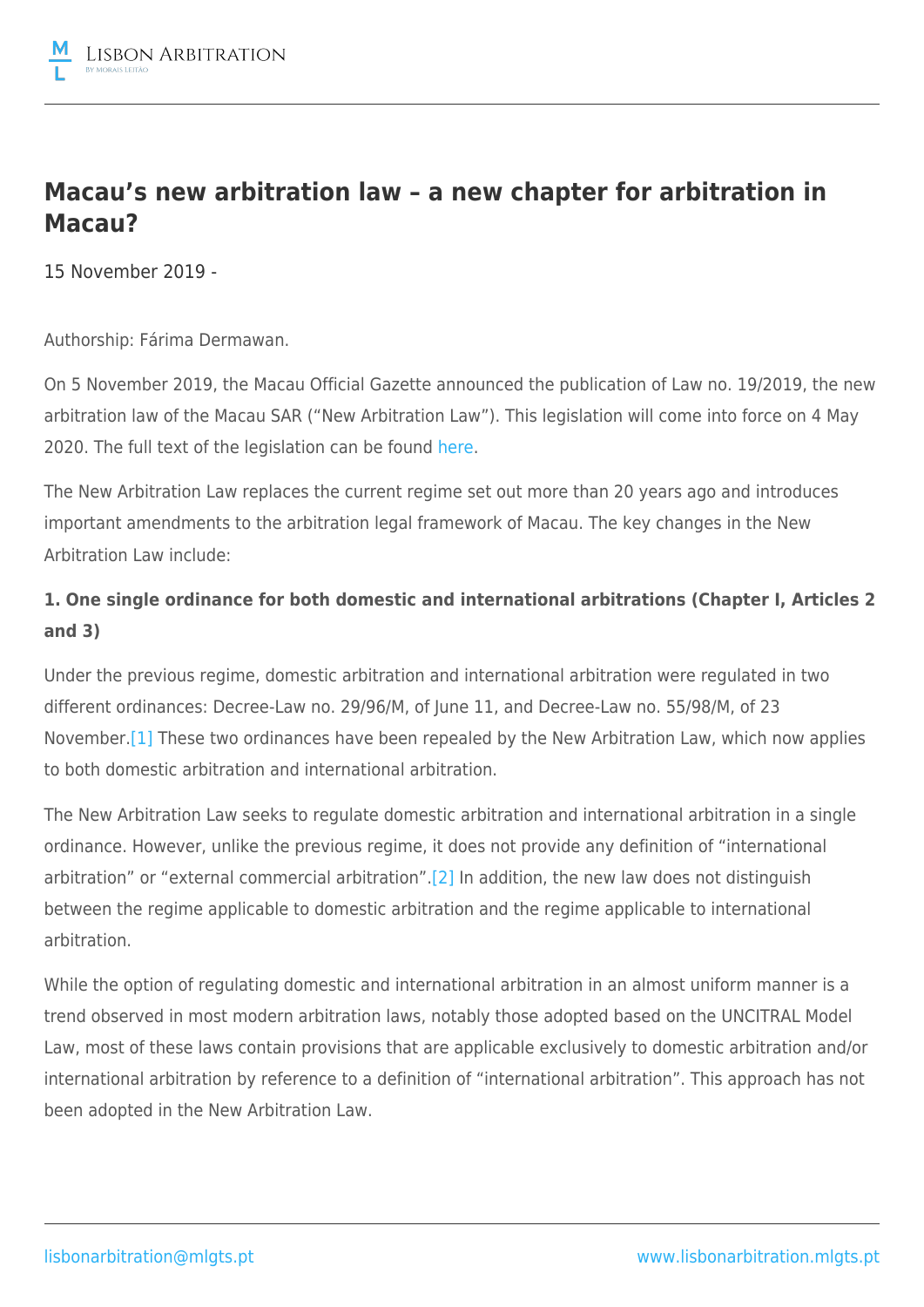## **2. Expanded scope of what constitutes an arbitration agreement in writing (Chapter II, Article 11)**

The New Arbitration Law continues to require the arbitration agreement to be in writing. In accordance with the current UNCITRAL Model Law, the new regime broadens the definition of what constitutes an arbitration agreement in writing to include: (i) any document signed by the parties; (ii) exchange of letter, fax, e-mail or other means of telecommunication evidenced in writing; *(iii)* electronic, magnetic, optical or other means offering the same guarantees of reliability, intelligibility and preservation as physical documents; and (iv) exchange of statement of claim and statement of defense, in which the existence of such agreement is alleged by one party and not denied by the other.

### **3. Enhanced protections in emergency situations (Chapter III and V)**

The new law contains important provisions for relief in emergency situations, including the adoption of a specific set of rules on "emergency arbitrations" and the adoption of a separate chapter dedicated to the issuance of "interim measures and preliminary orders", in line with the solutions provided in the UNCITRAL Model Law.

Regarding interim measures issued by an arbitral tribunal seated outside Macau, the new law provides that the regime is the same as the recognition and enforcement of an award rendered by an arbitral tribunal seated outside Macau.

## **4. Procedure for requesting judicial court's assistance in taking of evidence (Chapter VI, Article 61)**

While under the previous regime both the parties and the arbitral tribunal may seek assistance from judicial courts in the taking of evidence, it does not contain any provisions regarding the procedures for such purpose. The New Arbitration Law now clearly provides that the party must file an application to the arbitral tribunal, indicating the facts justifying such request and the factual issues to be covered by the evidence, as well as identifying the documents to be presented and/or the persons to be examined. The evidence is then collected by the judicial court and later sent to the arbitral tribunal. The procedure of taking of evidence is deemed to have an urgent nature.

### **5. Possibility of challenging the arbitral award before another arbitral tribunal (Chapter VI,**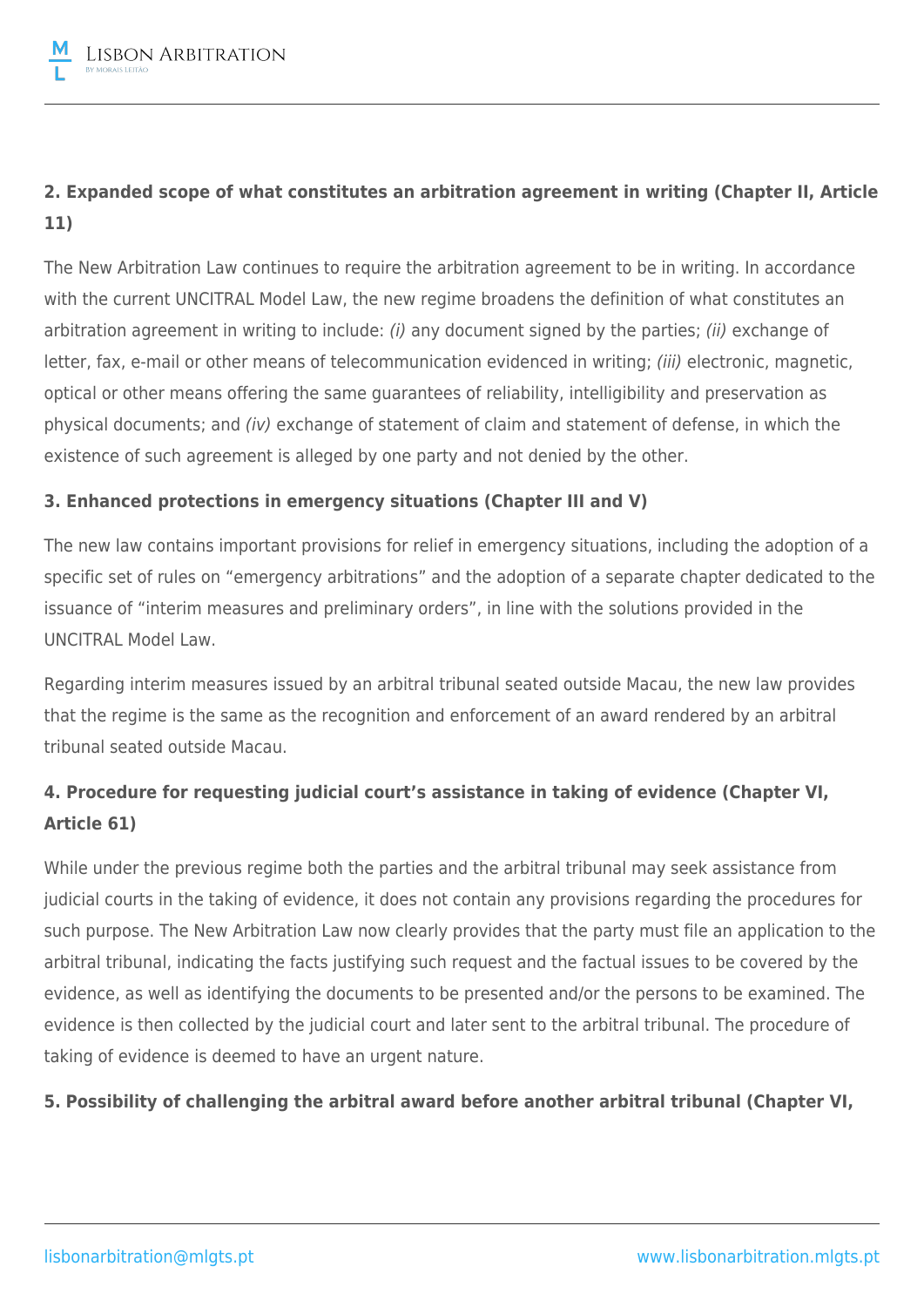### **Article 67)**

One of the major criticisms of Macau previous arbitration regime is that it allows parties to stipulate an appeal mechanism to judicial courts, which defeats the purpose of arbitration proceedings as arbitral awards were subject to judicial review. Under the New Arbitration Law, an arbitral award is, in principle, unappealable, unless otherwise agreed by the parties. In this situation, the parties must agree on the possibility of appeal to another arbitral tribunal before the arbitral award is rendered. Such agreement must regulate the terms of the appeal, otherwise it should be void.

### **6. Arbitration in administrative disputes (Chapter X)**

Just like the previous regime, the New Arbitration Law also provides for arbitration in administrative disputes arising from (i) administrative contracts, (ii) liability of Public Administration for damages resulting from acts of public management and *(iii)* subjective rights or legally protected interests.

The New Arbitration Law introduces two specific features of arbitration of administrative disputes: first, the arbitral tribunal shall decide on administrative disputes solely in accordance with the Macau substantive law; second, the arbitral awards shall be published.

### **Conclusion – a new chapter for arbitration in Macau?**

As mentioned by the Macau Legislative Assembly, Law no. 19/2019 is the first step of a series of significant improvements to place Macau as a preferred Lusophone arbitration seat in accordance with international best practices, especially considering its strategic location, growing economy and the availability of qualified bilingual professionals to shorten the gap between Mainland China and Lusophone countries. Meanwhile, according to Sonia Chan, the Secretary for Public Administration and Justice Affairs, the Government is currently studying the possibility of combining Macau's five arbitration centers into a highly specialized international institution, as well as opening doors to foreign practitioners.

The New Arbitration Law provides a new tool for the development of arbitration in Macau. The software may be ready, but the hardware – arbitral institutions and legal expertise – is determinant in the success of Macau being a preferred, efficient and effective seat of arbitration.

*Disclaimer:* The information contained herein is for informational purposes only and is not intended to constitute legal advice. As legal advice must be tailored to the specific circumstances of each case,